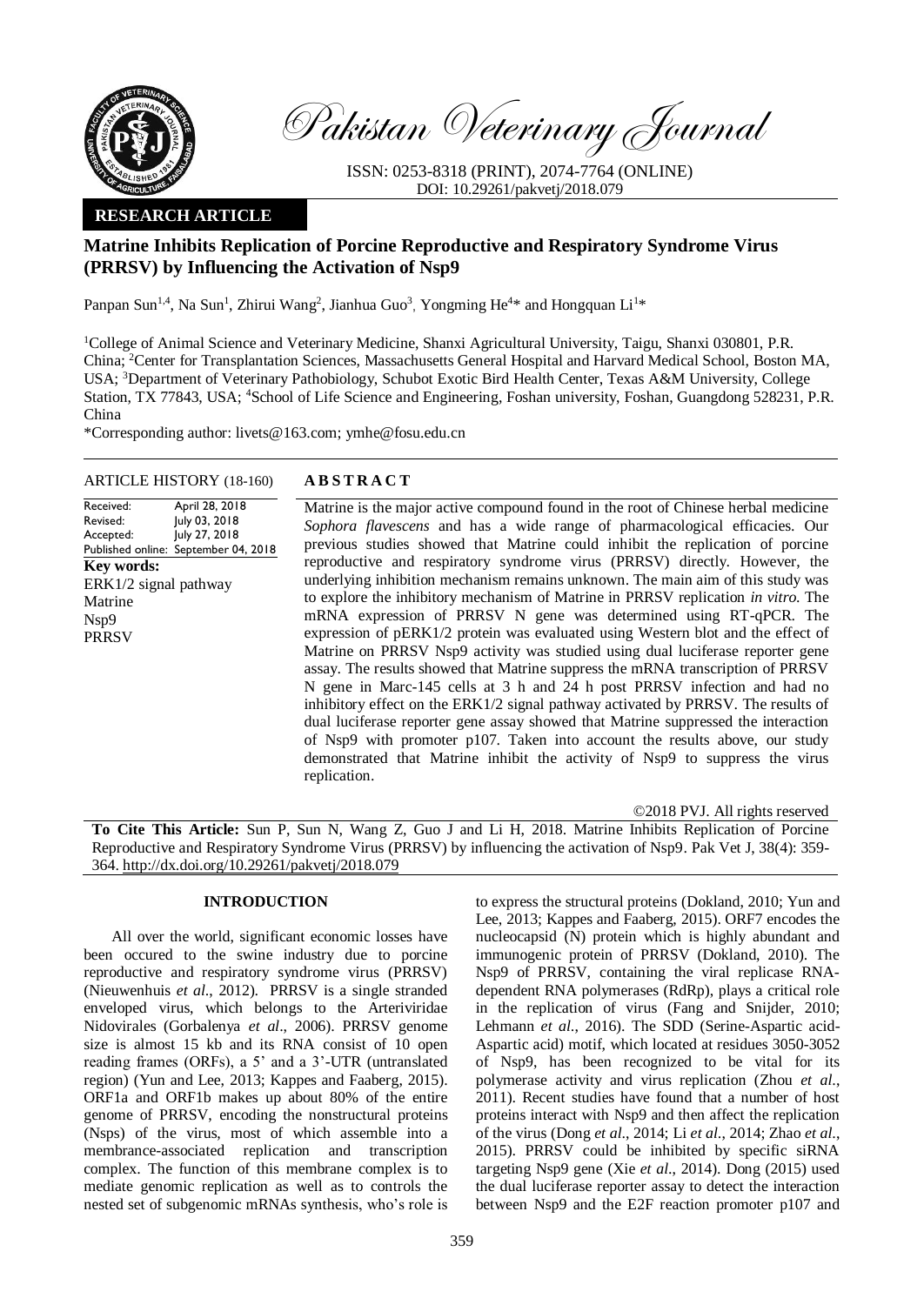the results indicated that Nsp9 could activate the promoter p107, consequently promote the cell to enter the S phase. It is conducive to the virus replication.

Chinese traditional herbal medicines could not only directly inactivate the virus, but also enhance the antivirus ability of immune system. Therefore, increasingly attention was gained on Chinese traditional medicines or their extractive antiviral function such as *Cryptoporus volvatus*, *Kumazasa*, Baicalin, Tea seed saponins and Sodium tanshinone IIA sulfonate etc (Iwata *et al.*, 2010; Gao *et al*., 2013; Li *et al*., 2015; Zhu *et al*., 2015; Wang *et al*., 2016). Matrine, an alkaloid that is extracted from *Sophora flavescens Ait*, has a lot of biological activities (Sun *et al*., 2014; Yong *et al*., 2015; Wu *et al*., 2016). Our previous study showed that Matrine has a direct role in the inactivation of PRRSV and causes the inhibition of the virus replication in Marc-145 cells (Sun *et al*., 2014). However, the molecular mechanism of this specific inhibition remains unclear.

Signaling pathways has a crucial role in the diverse biological processes regulation. Virus could utilize these complicated mechanisms to escape by suppressing both the host adaptive and innate immune systems (Zhou and Zhang, 2012). Previous studies have shown that viruses require active ERK1/2 to enter the host cells. ERK1/2 has a function in gene transcription as well as in protein expression of some viruses, or some viruses use ERK1/2 to increase their progeny (Zhou and Zhang, 2012; Kim and Lee, 2015). Previous study had reported that PRRSV could activate ERK1/2 signal pathway at the early stage of PRRSV infection in porcine alveolar macrophages (PAM) cells (Lee and Lee, 2010). Therefore, ERK1/2 signaling pathway can be used as a potent target for the antiviral study.

In this study, the effects of Matrine on the mRNA expression of PRRSV N gene, the protein expression of pERK1/2 and the PRRSV Nsp9 activity were also evaluated to explore the Matrine molecular mechanism against PRRSV *in vitro*.

## **MATERIALS AND METHODS**

**Cells, virus, drug and reagents:** Marc-145 cells were grown in Dulbecco's Modified Eagle Medium (DMEM) containing 10% fetal bovine serum (FBS) and 1% penicillin-streptomycin at 37°C in an atmosphere with 5% CO2. The PRRSV strain was kindly provided by Jiangsu Academy of Agricultural Sciences. In this study, the final concentration of Matrine is 0.75mg/mL (Sun *et al*., 2014).

U0126-EtOH (U0126) as an inhibitor of MEK1/2 was purchased from Selleck. MTT assays suggested that 30 μM of U0126 was safe and thus was used for this experiment (Date not shown).

**Western blot analysis of pERK1/2 protein:** Marc-145 cells were seeded in 6-well plates. When the cells were confluent in monolayer, medium was discarded and cells were infected with 2 mL  $100TCID_{50}$  PRRSV for 2 h. Then, 2 mL fresh medium was added to virus control group, 0.75 mg/mL Matrine to Matrine treatment group and 30 μM U0126 to U0126 treatment group, respectively. The cell control group and Matrine alone control group were also prepared. The groups were shown in Table 1. There were three repeats in each group. Cell samples were collected following PRRSV infection at 3 h, 6 h, 12 h and 24 h. Cell lysates were prepared and protein concentration was determined using the bicinchoninic acid protein assay reagent (Beyotime, China). Levels of pERK1/2 (1:1000; Cell Signaling Technology) and GAPDH (1:2000; Proteintech) were measured by Western blot analysis.

**Detection of PRRSV N gene using RT-qPCR:** RTqPCR was used to detect the mRNA expression of PRRSV N gene in collected samples of PRRSV control group and Matrine treatment group. Total RNAs were extracted using Trizol Reagent (Invitrogen, USA) and transcribed reversely to cDNA with  $PrimeScript^{\text{TM}}$  RT reagent Kit with gDNA Eraser (Takara, China). To examine N gene expression, RT-qPCR was performed using SYBR Green qPCR Master Mix (Biotool, China). The N gene primers were listed in Table 2.

**Plasmid construction:** The p107 promoter DNA or Nsp9 gene was amplified by polymerase chain reaction (PCR) using primers listed in Table 2. PCR products were isolated by Agarose gel electrophoresis and inserted into the expression vector pGL4.10[luc2] (Promega, USA) or pcDNA3.1(+) at the appropriate restriction site. Following selection by colony PCR, all of the plasmid sequences were confirmed by DNA sequencing (Beijing Genomics Institute, China). The yielding plasmid was named as pGL4.10-p107 and pcDNA3.1-Nsp9. pGL4.74 [hRluc/TK] (pGL4.74) vector (Promega, USA) was transfected into the cells as the internal reference to detect the expression of firefly's luciferase gene. All plasmids were extracted according to the manufacturer's instructions of QIAGEN Plasmid Mini Kit.

**Table 1:** The groups for studying the effect of Matrine on the expression of pERK1/2 protein

| Reagents     | Cell           | <b>PRRSV</b> | Matrine alone | Matrine   | U0126     |
|--------------|----------------|--------------|---------------|-----------|-----------|
|              | control        | control      | control group | treatment | treatment |
|              | group          | group        |               | group     | group     |
| <b>PRRSV</b> | -              |              | -             |           |           |
| Matrine      | $\blacksquare$ | -            |               |           | -         |
| U0126        | $\blacksquare$ | -            | -             |           |           |

|      | Gene Primer Sequences (5'-3')                                                              | <b>PCR</b><br>produc<br>t size |
|------|--------------------------------------------------------------------------------------------|--------------------------------|
| N    | F: AGAAGCCCCATTTCCCTCTA<br>R: CGGATCAGACGCACAGTATG                                         | 196 bp                         |
| Nsp9 | ECGGGATCCACCATGCTAGCCGCCAGCGGCTT<br><b>GAC</b><br>R:GCTCTAGAAACTCATGATTGGACCTGAGTT         | 1929 bo                        |
| p107 | F: CGAGCTCGGAAGATCTTTTTTTTGTCCCGCC<br>GGCTC<br>R:GCTCTAGACCCAAGCTTTTCAGGCCCCGCGG<br>GCGGCG | 268 bp                         |

|  |  | Table 3: The groups for dual luciferase reporter gene assay |  |
|--|--|-------------------------------------------------------------|--|
|  |  |                                                             |  |

| Plasmids           | Vector<br>control<br>group I | Vector<br>control<br>group II | group | Reference Treatment<br>group |
|--------------------|------------------------------|-------------------------------|-------|------------------------------|
| pGL4.10-p107       |                              |                               |       |                              |
| pGL4.74 [hRluc/TK] |                              |                               | ٠     |                              |
| $pcDNA3.1(+)$      |                              |                               |       |                              |
| pcDNA3.1-Nsp9      |                              |                               | ٠     |                              |
| 0.75 mg/mL Matrine |                              |                               |       |                              |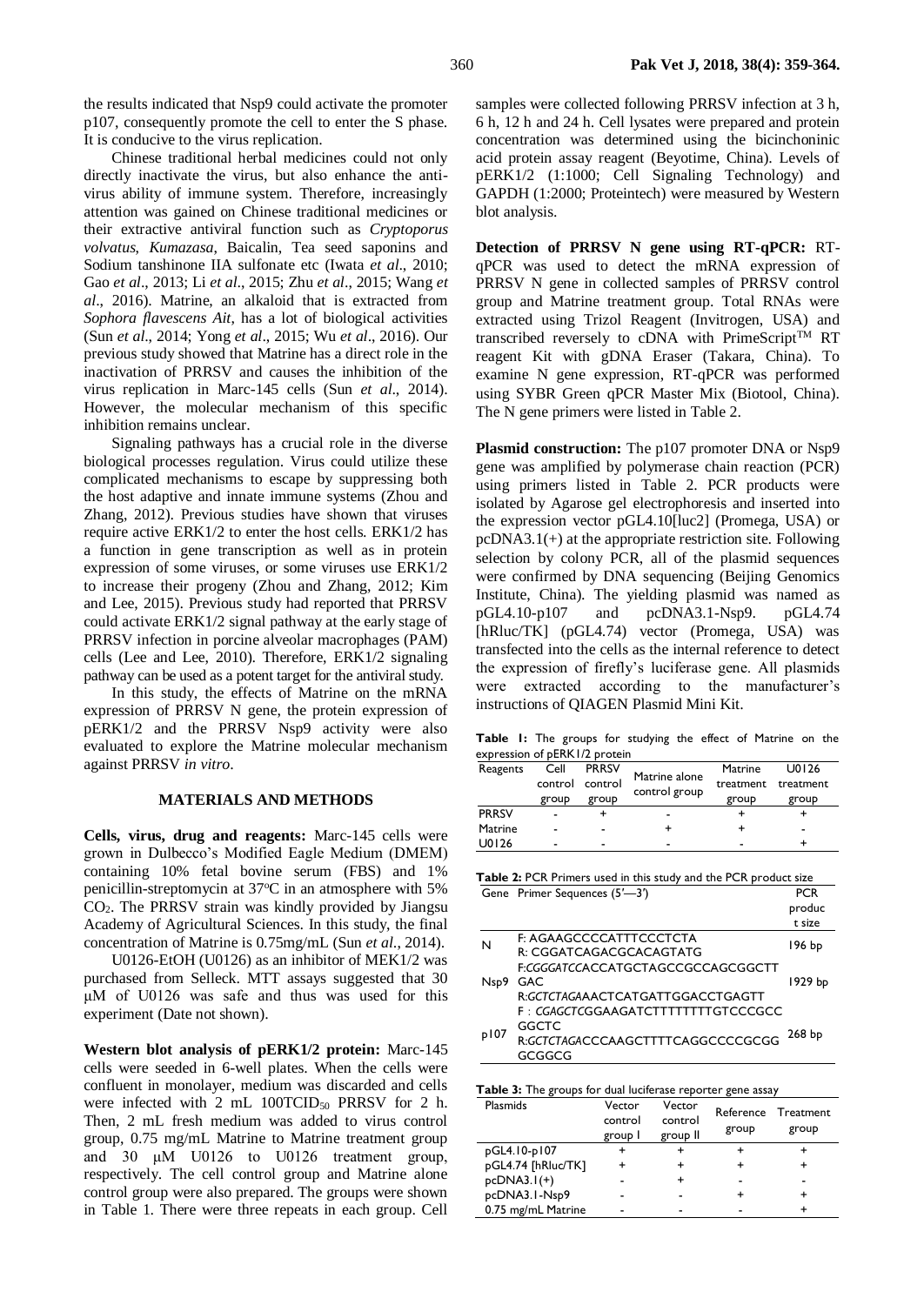**Dual luciferase reporter gene detection:** Marc-145 cells were seeded in 24-well plate. At around 60% confluence, the plasmids were transfected using 0.75 μL Lipofectamine® 3000 (Thermo Fisher Scientific, USA). The experiment included four groups as shown in Table 3. At 6 h following the transfection, 0.5 mL DMEM containing 2% FBS was added in vector control group and reference group, and 0.5 mL of 0.75mg/mL Matrine to treatment group. All experiments were performed in triplicates. Transfected cells were collected at 24 h and 48 h. The cells were lysed and the supernatants were collected. The luciferase intensity was detected according to the instructions of Dual luciferase reporter gene detection kit (Beyotime, China) by Glomax 96 Microplate luminometer (Promega).

**Statistical analyses:** Image J software was used to analyze the gray scale of Western blot images. Statistical analyzes were performed using one-way ANOVA and Student's *t* test by Graphad Prism 5 software.

#### **RESULTS**

**The effect of Matrine on phosphorylation of ERK1/2:**  In order to investigate the effect of Matrine on PRRSVinduced ERK1/2 signaling pathway, the expression of pERK1/2 was examined by Western blot. As shown in Fig.1A and B, the expression of pERK1/2 protein was reached the highest point at 6 h after PRRSV infected Marc-145 cells  $(P<0.05)$ . The protein expression at 6 h post infection was exhibited in Fig.1C and D. Compared with the cell control group, the expression of pERK1/2 was significantly increased in the PRRSV group, Matrine alone control group and the Matrine treatment group (P<0.05). Compared with the PRRSV group, the expression of pERK1/2 was significantly increased in the Matrine alone control group and the Matrine treatment group (P<0.05). The pERK1/2 expression of Matrine alone control group is more significant than the Matrine treatment group  $(P<0.05)$ .

**Matrine's inhibitory effect on the replication of PRRSV:** As shown in Fig. 2, at 24 h post infection by PRRSV, there is almost no significant morphological change in the cells. At 48 h, Marc-145 cells shows disintegration and death but Matrine treatment group shows no cytopathic effect, comparing with normal cells: the cell has a complete shape with clear edges and has uniform individual cell size. In order to check the effect of Matrine on the early stage PRRSV replication, the mRNA expression of N gene was detected by RT-qPCR. The mRNA expression of N gene in infected cells within Matrine treatment was significantly lower than that of virus infection group at 3 h, 6 h, 12 h and 24 h post infection  $(P<0.05)$  (Fig. 3).

**Matrine suppressed the activity of PRRSV Nsp9:** To find the effect of Matrine on the virus replication enzyme, we used dual luciferase reporter gene assay to assess the effect of Matrine on Nsp9 activity. The results showed that at 24 h (Fig. 4A) and 48 h (Fig. 4B) following the transfection, compared with vector control group, the relative luciferase activity level is increased significantly in the reference group  $(P<0.05)$ . That means the increase in the luciferase activity is specifically related to the Nsp9 not for any other element produced by the plasmid sequence. Compared with the reference group, the level of the relative luciferase activity was significantly reduced in treatment group  $(P<0.05)$ .



**Fig. 1:** The expression of pERK1/2 protein detected by Western blot. A. The expression of pERK1/2 at different time points following PRRSV infection. At 3 h, 6 h, 12 h and 24 h following the infection, the cell samples were collected and the expression level of pERK1/2 were analyzed by Western blot. The results showed that PRRSV could significantly increase the expression of pERK1/2 at 6 h following the infection. (\*represent P<0.05, \*\*\*represent P<0.001). C. The effect of Matrine on the expression of pERK1/2 at 6 h following the infection. The results revealed that Matrine inhibited PRRSV replication was independent of ERK signaling pathway. B and D. Quantification of pERK1/2 was normalized to GAPDH using Image J software. Data with different letters (a, b, c, d) indicate significant differences between groups (P<0.05). The blot was reacted with mouse MAb against GAPDH to verify the amount of protein loaded.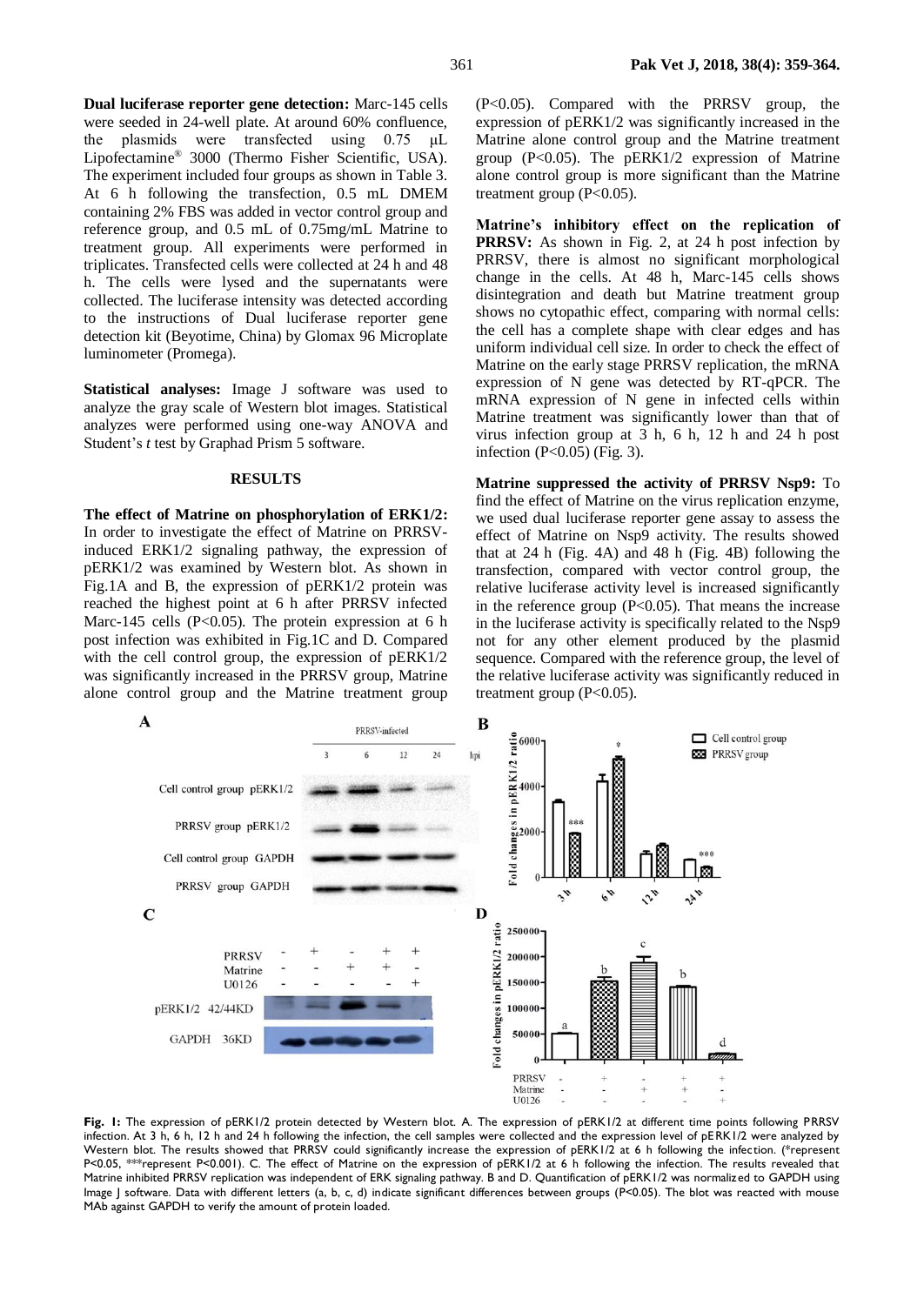

**Fig. 2:** The state of Marc-145 cells infected with PRRSV at 24 h and 48 h. Post 2 h PRRSV infection, discard the supernatant and add 2 mL 0.75 mg/mL Matrine to Matrine treatment group and add 2 mL 2% FBS medium to PRRSV group. The figures showed that the cells begin to disintegrate and die post 48 h infection while Matrine inhibit PRRSV from cell destruction.



**Fig. 3:** The effect of Matrine on the mRNA expression of PRRSV N gene following Marc-145 cells infected with PRRSV at 3 h, 6 h, 12 h and 24 h. The results showed that Matrine inhibit the expression of PRRSV N gene at all time points following the virus infection. (\* the mRNA expression of N gene was significantly different with that in the virus only group (P<0.05).

#### **DISCUSSION**

PRRSV has a great economic loss to the swine industry throughout the glob as the virus has an epidemic outbreak in most of the swine producing countries. At present, vaccines have been widely used but it cannot provide complete protection for vaccinated pigs. Therefore, the development of novel antivirals is urgently needed.

Chinese traditional herbal medicines have become a research hotspot due to low drug resistance, hypotoxicity and antiviral effect with broad spectrum. Propolis flavone and *Epimedium* polysaccharide synergistically inhibit the cellular infectivity of Newcastle disease virus (NDV) and improved the treatment of Newcastle Disease in chicken (Fan *et al*., 2011). *Kumazasa* extract had the antipseudorabies virus activity (Iwata *et al*., 2010). *Cryptoporus volvatus* extract inhibited PRRSV *in vitro* and *in vivo* (Gao *et al*., 2013). Matrine has an antiviral activity in PAM co-infected by PRRSV and porcine circovirus type 2 (PCV2) (Sun *et al*., 2016). Our previous studies revealed that Tea seed saponins, Dipotassium Glycyrrhizinate, Sodium tanshinone IIA sulfonate, Ginsenoside Rb1, chlorogenic acid and scutellarin had the

antiviral activity. Matrine could directly inactivate and significantly inhibit the replication of PRRSV at 48 h post-infection (Sun *et al*., 2014). However, previous data did not show the antiviral activity of Matrine at the early stage of PRRSV infection, as well as the antiviral mechanism.

Viruses possess the ability to stimulate host signaling pathways including the Mitogen-activated protein kinase (MAPK) cascades and JAK-STAT signal pathway, which regulate a wide range of cellular functions and facilitate virus replication (Lee and Lee, 2012). ERK1/2 signal pathway is involved in a wide range of cellular functions, mediating and regulating cell growth and differentiation and it is closely related to the invasion, gene transcription, protein expression and the release of virus particles in the host cell (Zhou and Zhang, 2012; Kappes and Faaberg, 2015). Recent studies had shown that porcine epidemic diarrhea virus, influenza virus and PCV2 have an influence on the ERK signaling pathway for the regulation of both gene expression and viral replication, to produce the high level of virus and the optimal viral infection (Kim and Lee, 2015). A recent study had shown that the ERK signaling pathway of PAM is activated by PRRSV to increase virus infectivity and propagation (Lee and Lee, 2010). Moreover, recent researches have shown that the nuclear translocation of STAT1 and STAT2 are blocked by PRRSV that will cause the inhibition of IFN signaling pathway via the Nsp1β (Patel *et al*., 2010; Wang *et al*., 2013), PRRSV Nsp5 has an antagonistic effect on JAK/STAT3 signaling pathway due to the degradation of STAT3 (Yang *et al*., 2017). This suggests that the JAK/STAT antagonism could be one of the reasons to interfere the development of protective immune response by PRRSV (Yang and Zhang, 2017). JAK-STAT signaling is also interconnected with the MAPK/ERK pathways; MAPK help the STATs to increase the transcription process (Rawlings *et al*., 2004). However, one study shows that MAPK activation could reduce STAT3 activity (Jain *et al*., 1998). Therefore, we suspected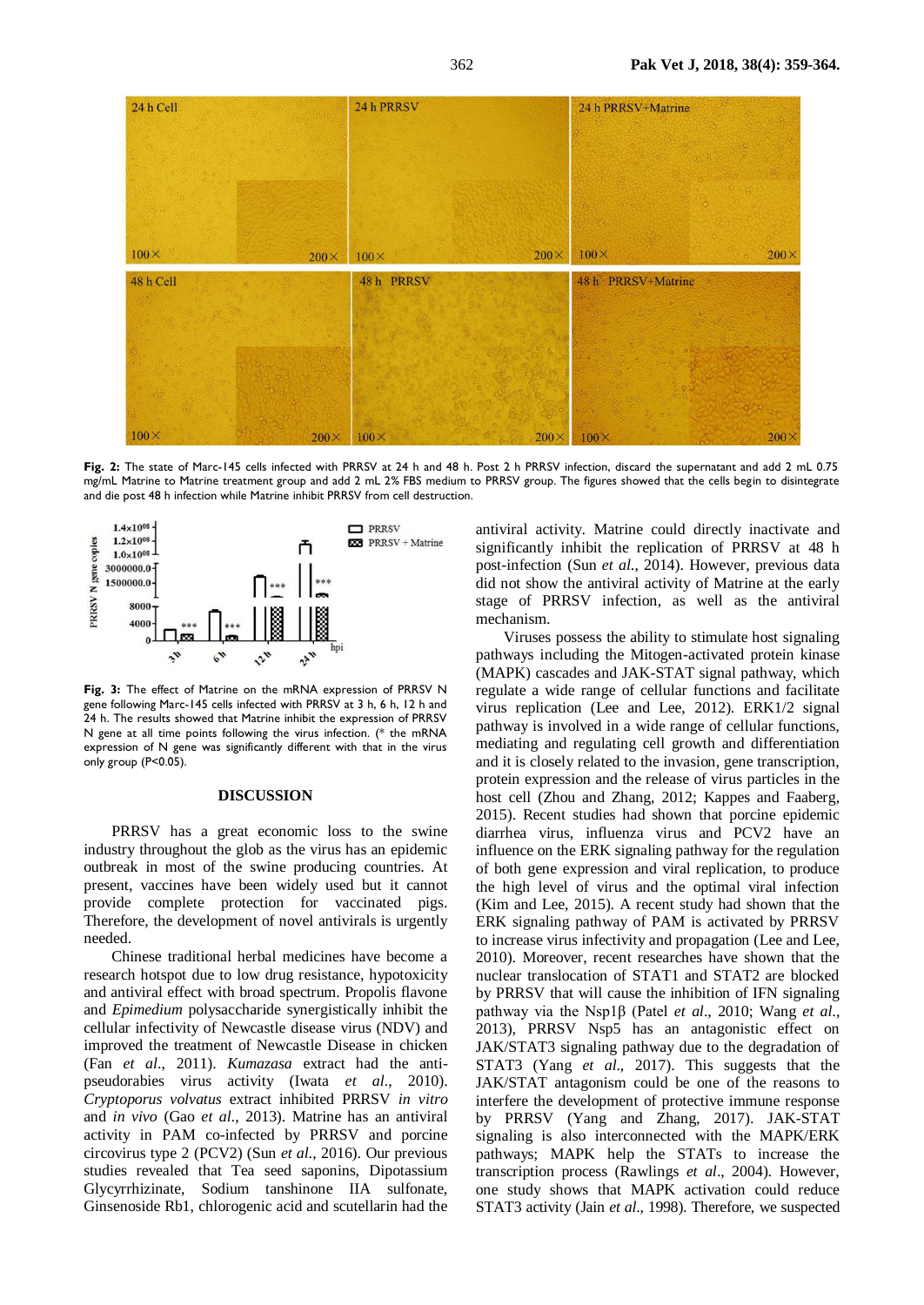

**Fig. 4:** The results of dual luciferase reporter gene assay. Marc-145 cells were inoculated in the 24 wells plate, at around 60% confluence, transfected with plasmids pGL4.10-p107, pGL4.74[hRluc/TK], pcDNA3.1(+) and pcDNA3.1-Nsp9. The experiment were consisted of four groups, 1) vector control group I: transfected pGL4.10-p107 and pGL4.74[hRluc/TK] vector; 2) vector control group II: transfected pGL4.10-p107, pGL4.74[hRluc/TK] vector and pcDNA3.1(+) vector; 3) reference group: transfected pGL4.10-p107, pcDNA3.1-Nsp9 and pGL4.74[hRluc/TK] vector without treatment with Matrine; 4) treatment group: the same as the reference group but with treatment of Matrine after 6 hours of transfection. At 24 h and 48 h post transfection, collected cell samples and detected the relative luciferase activity. These results showed that Nsp9 activate the promoter p107 and Matrine inhibit the activity of Nsp9 (\* the relative luciferase activity was significantly different from the vector group (P<0.001) and # the relative luciferase activity was significantly different from the reference group (P<0.001)).

Martine might as an ERK1/2 inhibitor to inhibit the replicate of PRRSV. In present study, we found that the protein expression of pERK1/2 in Marc-145 cells was increased at 6 h post PRRSV infection, which was similar with the previous report (Lee and Lee, 2010). In PRRSV infected Marc-145 cells, the level of pERK1/2 in Matrine treated group was less than that in Matrine alone group. Moreover, we examined the Matrine's effect on the transcription of PRRSV related receptors including CD163, Heparan sulfate, Vimentin and CD151, but the results had no obvious discipline (Data not shown). However, in PRRSV infected Marc-145 cells, Matrine suppressed the mRNA expression of N gene from 3 h to 24 h post infection. This indicated that PRRSV replication has been inhibited by Matrine. The results suggested that Matrine could affect the replication of PRRSV, and this mechanism was independent of the entry process of PRRSV, as well as ERK1/2 signal pathway.

RdRp is indispensable for the replication and transcription of all the positive strand RNA viral genome (Fang and Snijder, 2010; Lehmann *et al*., 2016). Recent study had demonstrated that host proteins such as Annexin A2 and DEAD-box RNA helicase 5 and retinoblastoma protein, affect the replication of PRRSV by interacting with Nsp9 (Dong *et al*., 2014; Li *et al*., 2014; Zhao *et al*., 2015). Wu *et al*. (2010) discovered that anti-viral mechanism of barramundi Mx against betanodavirus involves the viral RNA synthesis inhibition by interfering the RdRp and Liu *et al*. (2015) also demonstrated that PRRSV replication could be blocked fully or is strongly inhibited by nanobody 6, when expressed in the cytoplasm of Marc-145 cells. Gao *et al*. (2013) confirmed that the aqueous extract from the fruiting body of *Cryptoporus volvatus* had the potential to inhibit PRRSV infection and the extract directly inhibited PRRSV RdRp activity through filter-binding assays. Lee *et al*. (2010) developed a Renilla luciferase reporter system to measure NS5B polymerase activity of Hepatitis C virus (HCV) and an imidazole derivative compound

was evaluated as a candidate HCV RdRp inhibitor. Peng *et al*. (2013) demonstrated that 2-(4-nitroanilino)-6 methylenzothiazole inhibited HCV RdRp activity and HCV RNA replication in a dose-dependent manner using the same method. Dong (2015) was reported that PRRSV Nsp9 had the binding site of promoter p107. Therefore, we constructed an eukaryotic expression plasmid with Nsp9 and promoter p107, and co-transfected into Marc-145 cells with the dual luciferase reporter genes to study the effect of Matrine on the activity of Nsp9. Our results showed that PRRSV Nsp9 was able to activate the promoter p107 and Matrine inhibit the interaction between Nsp9 and promoter p107.

**Conclusions:** Our findings revealed that the Matrine inhibits the replication of PRRSV in Marc-145 cells by inhibiting the activity of Nsp9, resulting in impeding the synthesis of PRRSV RNA and protein in cells. Nsp9, one of the important polymerase proteins in PRRSV, can be used as a potential anti-viral target.

**Acknowledgements:** This work was supported by Agriculture Science Technology Achievement Transformation Fund (Grant No.2014GB2A300003).

**Authors contribution:** PS, NS, ZW and HL conceived and designed the experiments; PS and NS performed the experiments and analyzed the data; PS, ZW and JG provided manuscript editing. YH guided the RT-qPCR and Western blot assay. All authors read and approved the final manuscript.

### **REFERENCES**

Dokland T, 2010. The structural biology of PRRSV. Virus Res 154:86-97. Dong J, Zhang N, Ge X, *et al.,* 2014. The interaction of nonstructural protein 9 with retinoblastoma protein benefits the replication of genotype 2 porcine reproductive and respiratory syndrome virus in vitro. Virology 464-5: 432-40.